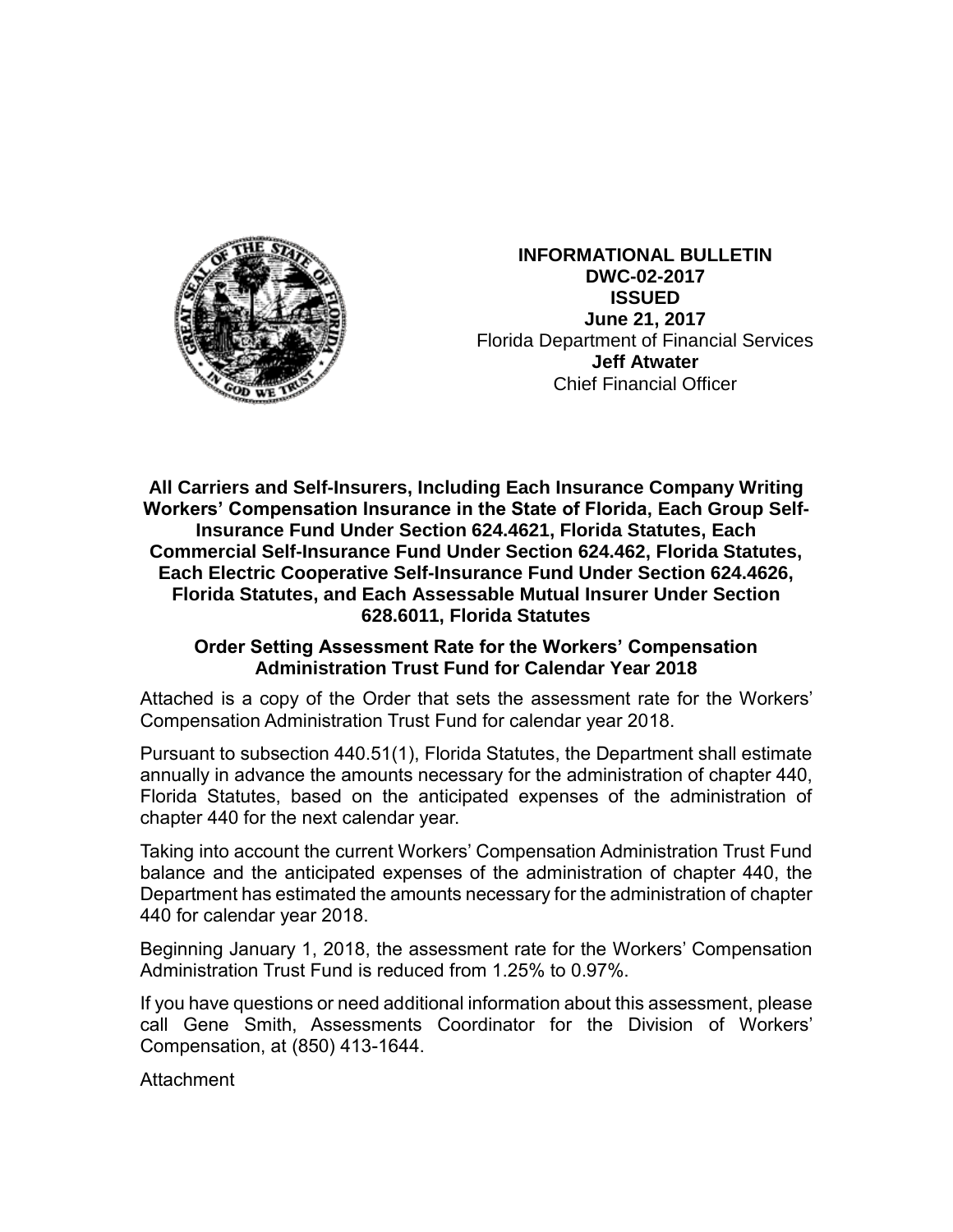## EILED

**JUN 06 2017** 

**Chief Financial Officer** Docketed by: **G-Othman** 



**CHIEF FINANCIAL OFFICER JEFF ATWATER STATE OF FLORIDA** 

IN THE MATTER OF:

**ASSESSMENT RATE FOR WORKERS'** COMPENSATION ADMINISTRATION TRUST FUND FOR CALENDAR YEAR 2018

CASE NO. 208019-17-WC

## **ORDER**

THIS CAUSE came on for consideration pursuant to the provisions of section 440.51(1). Florida Statutes, which requires the Department of Financial Services ("Department") to annually notify carriers and self-insurers of the assessment rate necessary for the administration of chapter 440, Florida Statutes. The Department, having considered the amounts necessary for the administration of chapter 440, Florida Statutes, for calendar year 2018, and being otherwise fully advised in the premises, hereby finds and orders as follows:

Section 440.51(1), Florida Statutes, requires the Department to estimate annually  $\mathbf{1}$ . in advance the amounts necessary for the administration of chapter 440, Florida Statutes, Pursuant to section 440.51(1)(a), Florida Statutes, the Department shall, by July 1 of each year, notify carriers and self-insurers of the assessment rate, which shall be based on the anticipated expenses of the administration of chapter 440, Florida Statutes, for the next calendar year.

 $2.$ Pursuant to section 624.4626, Florida Statutes, an electric cooperative selfinsurance fund that meets the requirements of that law is subject to assessments set forth in section 440.51(1), Florida Statutes.

| FILED                                   |
|-----------------------------------------|
| <b>Department of Financial Services</b> |
| Julie Jones                             |
| <b>Agency Clerk</b>                     |
| Date:                                   |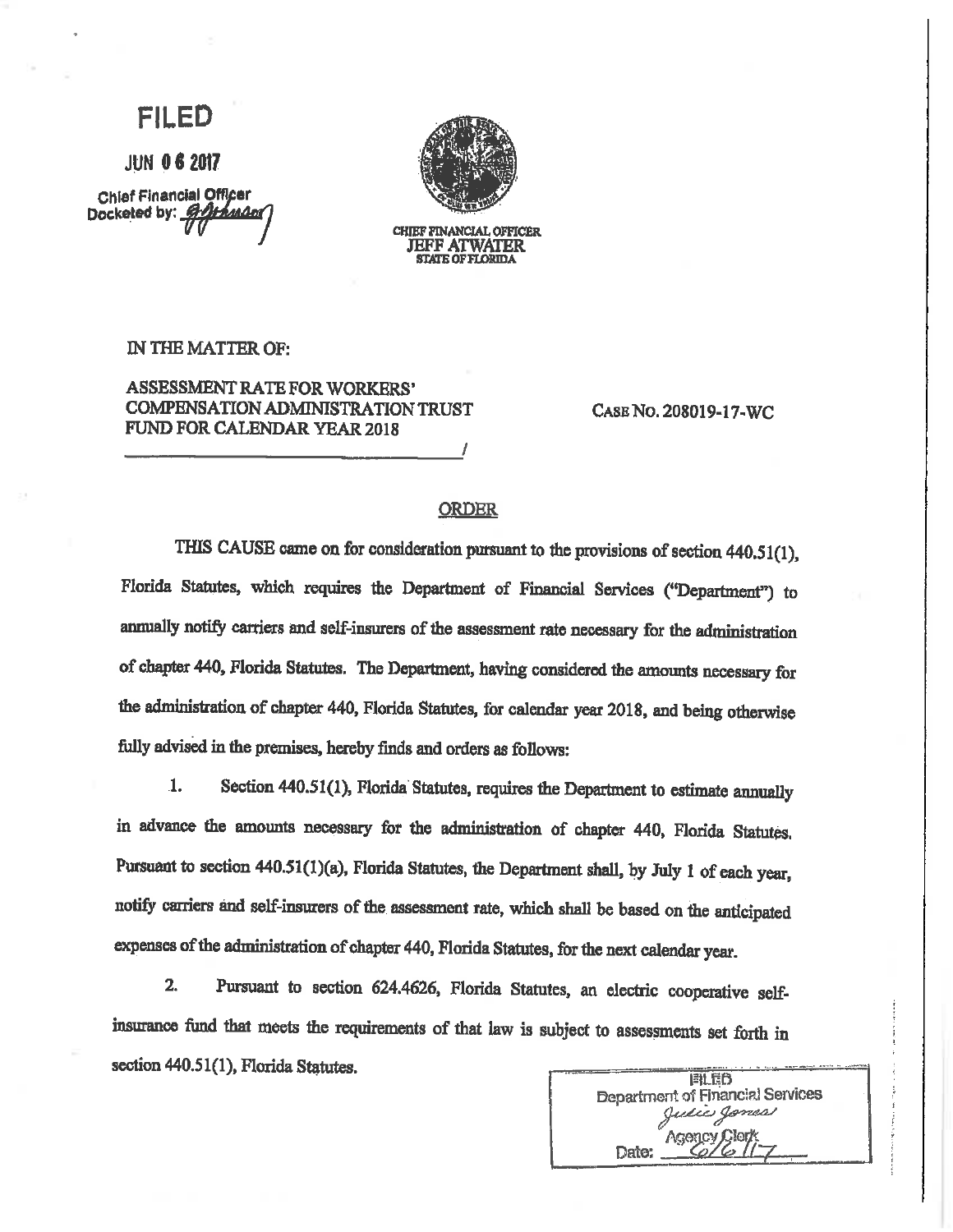$3.$ With respect to calendar year beginning January 1, 2018, the Department has estimated the amount necessary for the administration of chapter 440, Florida Statutes. The estimated rate is 0.97%.

IT IS THEREFORE ORDERED:

Each carrier and self-insurer, including each insurance company writing workers' compensation insurance in the State of Florida, each group self-insurance fund under section 624.4621, Florida Statutes, each commercial self-insurance fund under section 624.462, Florida Statutes, each electric cooperative self-insurance fund under section 624.4626, Florida Statutes, and each assessable mutual insurer under section 628.6011, Florida Statutes, shall pay an assessment for deposit into the Workers' Compensation Administration Trust Fund in the amount of ninety-seven one-hundredths of a percent (0.97%) of the net premiums collected on workers' compensation insurance policies issued by the company in the State of Florida. Pursuant to chapter 2000-150, Laws of Florida, the net premiums assessed for the calendar quarter shall be adjusted to include the deductible premium credits or discounts the company has applied to its deductible policies.

Beginning on the self-insurer's anniversary date (or rating effective date) falling within calendar year 2018, each individual self-insured employer under section 440.38, Florida Statutes, shall pay an assessment for deposit into the Workers' Compensation Administration Trust Fund in the amount of ninety-seven one-hundredths of a percent (0.97%) of net premiums computed by the Division of Workers' Compensation, as if the company had purchased workers' compensation insurance in the State of Florida.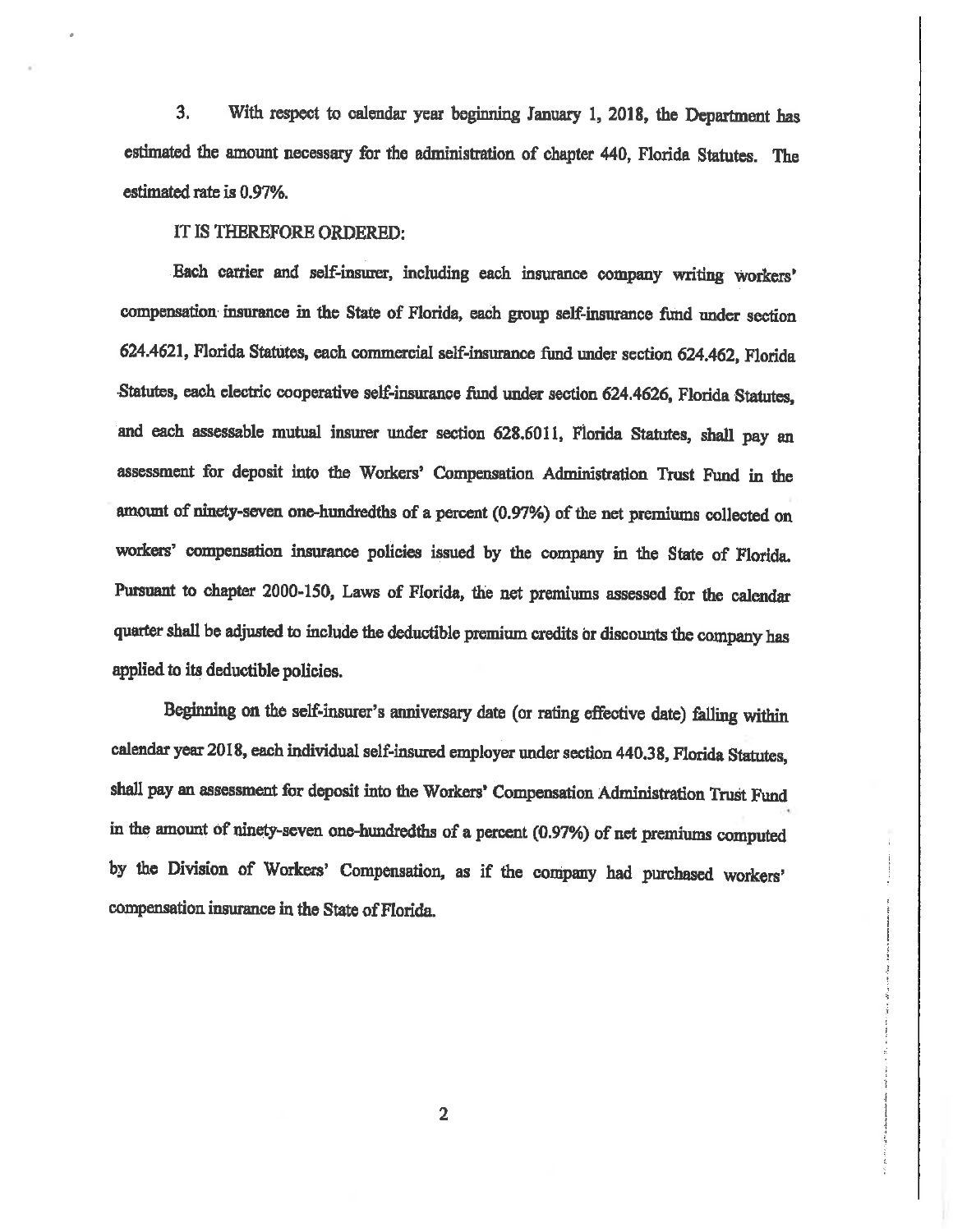The Workers' Compensation Administration Trust Fund assessment shall become due and be paid to the Division of Workers' Compensation quarterly, within thirty (30) days of quarter end or receipt of notice, whichever is later.

DONE and ORDERED this 6 day of June, 2017.

Л CHIEF FINANCIAL OFFICER